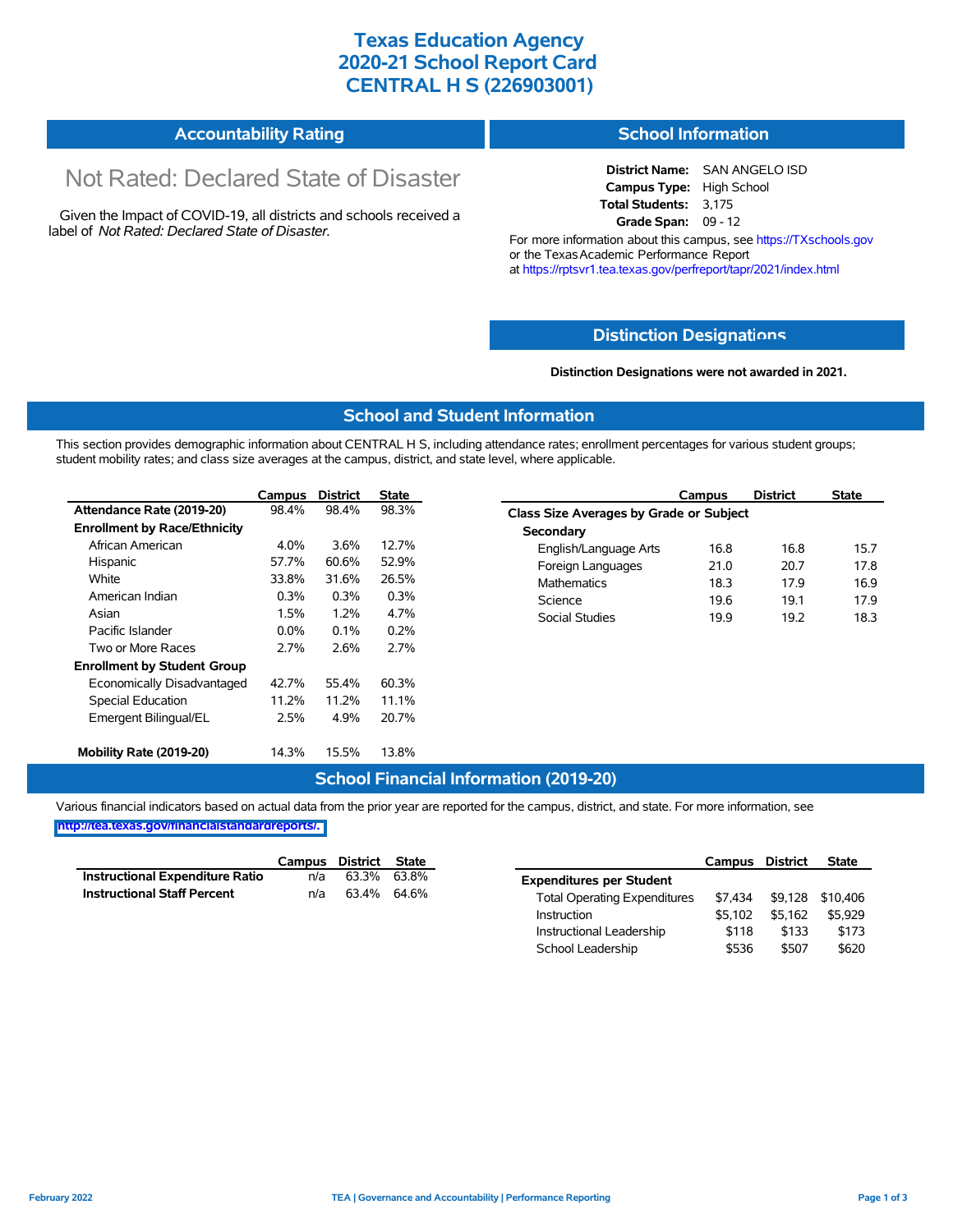## **Texas Education Agency 2020-21 School Report Card**

## **STAAR Outcomes**

This section provides STAAR performance and outcomes. **Please note that due to the cancellation of spring 2020 STAAR administration due to the COVID-19 pandemic, 2019 results are shown.**

|                                                                                |      |              |          |     |                                |     |     |          |       | Two<br>or                |             |               |
|--------------------------------------------------------------------------------|------|--------------|----------|-----|--------------------------------|-----|-----|----------|-------|--------------------------|-------------|---------------|
|                                                                                |      |              |          |     | African                        |     |     | American |       | <b>Pacific</b>           | <b>More</b> | Econ          |
|                                                                                |      | <b>State</b> | District |     | Campus American Hispanic White |     |     | Indian   | Asian | Islander                 | Races       | <b>Disadv</b> |
| STAAR Performance Rates at Approaches Grade Level or Above (All Grades Tested) |      |              |          |     |                                |     |     |          |       |                          |             |               |
| All Subjects                                                                   | 2021 | 67%          | 57%      | 67% | 55%                            | 60% | 80% | 53%      | 91%   | $\ast$                   | 69%         | 56%           |
|                                                                                | 2019 | 78%          | 68%      | 71% | 65%                            | 66% | 81% | 79%      | 82%   | $\overline{\phantom{a}}$ | 70%         | 64%           |
| ELA/Reading                                                                    | 2021 | 68%          | 57%      | 62% | 47%                            | 54% | 77% | 57%      | 84%   | $\ast$                   | 63%         | 49%           |
|                                                                                | 2019 | 75%          | 65%      | 62% | 55%                            | 57% | 73% | 78%      | 68%   | $\overline{a}$           | 63%         | 55%           |
| Mathematics                                                                    | 2021 | 66%          | 55%      | 54% | 38%                            | 49% | 65% | $\ast$   | 100%  | $\overline{a}$           | 58%         | 46%           |
|                                                                                | 2019 | 82%          | 71%      | 63% | 65%                            | 57% | 74% | $\ast$   | 100%  | $\overline{\phantom{a}}$ | 52%         | 57%           |
| Science                                                                        | 2021 | 71%          | 61%      | 71% | 66%                            | 63% | 87% | 80%      | 91%   | $\blacksquare$           | 62%         | 61%           |
|                                                                                | 2019 | 81%          | 73%      | 81% | 75%                            | 75% | 92% | 80%      | 86%   | $\overline{a}$           | 92%         | 74%           |
| <b>Social Studies</b>                                                          | 2021 | 73%          | 64%      | 89% | 82%                            | 86% | 94% | $\ast$   | 100%  | $\ast$                   | 96%         | 83%           |
|                                                                                | 2019 | 81%          | 71%      | 90% | 80%                            | 87% | 96% | $\ast$   | 100%  | $\overline{a}$           | 91%         | 86%           |
| STAAR Performance Rates at Meets Grade Level or Above (All Grades Tested)      |      |              |          |     |                                |     |     |          |       |                          |             |               |
| All Subjects                                                                   | 2021 | 41%          | 32%      | 43% | 32%                            | 34% | 61% | 26%      | 71%   | $\ast$                   | 49%         | 31%           |
|                                                                                | 2019 | 50%          | 38%      | 48% | 36%                            | 41% | 64% | 58%      | 64%   | $\overline{\phantom{a}}$ | 45%         | 39%           |
| ELA/Reading                                                                    | 2021 | 45%          | 35%      | 45% | 33%                            | 36% | 64% | 43%      | 80%   | $\ast$                   | 48%         | 34%           |
|                                                                                | 2019 | 48%          | 37%      | 45% | 36%                            | 39% | 60% | 56%      | 50%   | $\blacksquare$           | 51%         | 37%           |
| <b>Mathematics</b>                                                             | 2021 | 37%          | 27%      | 23% | 22%                            | 17% | 36% | $\ast$   | 55%   | $\overline{\phantom{a}}$ | 19%         | 15%           |
|                                                                                | 2019 | 52%          | 37%      | 30% | 15%                            | 25% | 42% | $\ast$   | 60%   | $\overline{\phantom{a}}$ | 32%         | 22%           |
| Science                                                                        | 2021 | 44%          | 33%      | 38% | 29%                            | 28% | 59% | 0%       | 73%   | $\overline{a}$           | 43%         | 26%           |
|                                                                                | 2019 | 54%          | 43%      | 52% | 47%                            | 43% | 70% | 60%      | 57%   | $\overline{\phantom{a}}$ | 36%         | 41%           |
| <b>Social Studies</b>                                                          | 2021 | 49%          | 40%      | 67% | 46%                            | 59% | 79% | $\ast$   | 67%   | $\ast$                   | 85%         | 56%           |
|                                                                                | 2019 | 55%          | 44%      | 69% | 47%                            | 61% | 84% | $\ast$   | 94%   | $\overline{a}$           | 64%         | 65%           |
| STAAR Performance Rates at Masters Grade Level (All Grades Tested)             |      |              |          |     |                                |     |     |          |       |                          |             |               |
| All Subjects                                                                   | 2021 | 18%          | 12%      | 12% | 9%                             | 8%  | 18% | 0%       | 29%   | $\ast$                   | 14%         | 7%            |
|                                                                                | 2019 | 24%          | 15%      | 15% | 13%                            | 11% | 23% | 16%      | 23%   | $\overline{a}$           | 12%         | 9%            |
| ELA/Reading                                                                    | 2021 | 18%          | 12%      | 5%  | $1\%$                          | 4%  | 8%  | 0%       | 16%   | $\ast$                   | 6%          | 3%            |
|                                                                                | 2019 | 21%          | 14%      | 6%  | 9%                             | 4%  | 11% | 0%       | 4%    | $\blacksquare$           | 4%          | 3%            |
| <b>Mathematics</b>                                                             | 2021 | 18%          | 12%      | 4%  | 3%                             | 4%  | 6%  | $\ast$   | 18%   | $\blacksquare$           | 0%          | 3%            |
|                                                                                | 2019 | 26%          | 15%      | 10% | 9%                             | 8%  | 15% | $\ast$   | 20%   | $\blacksquare$           | 12%         | 7%            |
| Science                                                                        | 2021 | 20%          | 12%      | 8%  | 11%                            | 4%  | 15% | 0%       | 36%   | $\overline{\phantom{a}}$ | 5%          | 4%            |
|                                                                                | 2019 | 25%          | 17%      | 17% | 19%                            | 11% | 29% | 20%      | 29%   | $\overline{\phantom{a}}$ | 16%         | 10%           |
| <b>Social Studies</b>                                                          | 2021 | 29%          | 21%      | 40% | 36%                            | 30% | 54% | $\ast$   | 67%   | $\ast$                   | 54%         | 28%           |
|                                                                                | 2019 | 33%          | 23%      | 39% | 20%                            | 33% | 51% | $\ast$   | 56%   | $\overline{a}$           | 36%         | 31%           |
| <b>STAAR Assessment Participation (All Grades Tested)</b>                      |      |              |          |     |                                |     |     |          |       |                          |             |               |
| All Subjects                                                                   | 2021 | 88%          | 94%      | 93% | 89%                            | 93% | 94% | 100%     | 98%   | $\ast$                   | 93%         | 91%           |
|                                                                                | 2019 | 99%          | 99%      | 98% | 97%                            | 98% | 99% | 100%     | 97%   | $\ast$                   | 99%         | 98%           |
| ELA/Reading                                                                    | 2021 | 89%          | 95%      | 95% | 91%                            | 95% | 95% | 100%     | 100%  | $\ast$                   | 96%         | 93%           |
|                                                                                | 2019 | 99%          | 99%      | 98% | 97%                            | 98% | 99% | 100%     | 100%  | $\overline{a}$           | 98%         | 98%           |
| Mathematics                                                                    | 2021 | 88%          | 95%      | 93% | 91%                            | 93% | 92% | 100%     | 100%  |                          | 93%         | 91%           |
|                                                                                | 2019 | 100%         | 100%     | 98% | 95%                            | 99% | 98% | $\ast$   | 100%  | $\overline{a}$           | 100%        | 98%           |

 **- Indicates there are no students in the group. \* Indicates results are masked due to small numbers to protect student confidentiality.**

**n/a Indicates data reporting is not applicable for this group.**